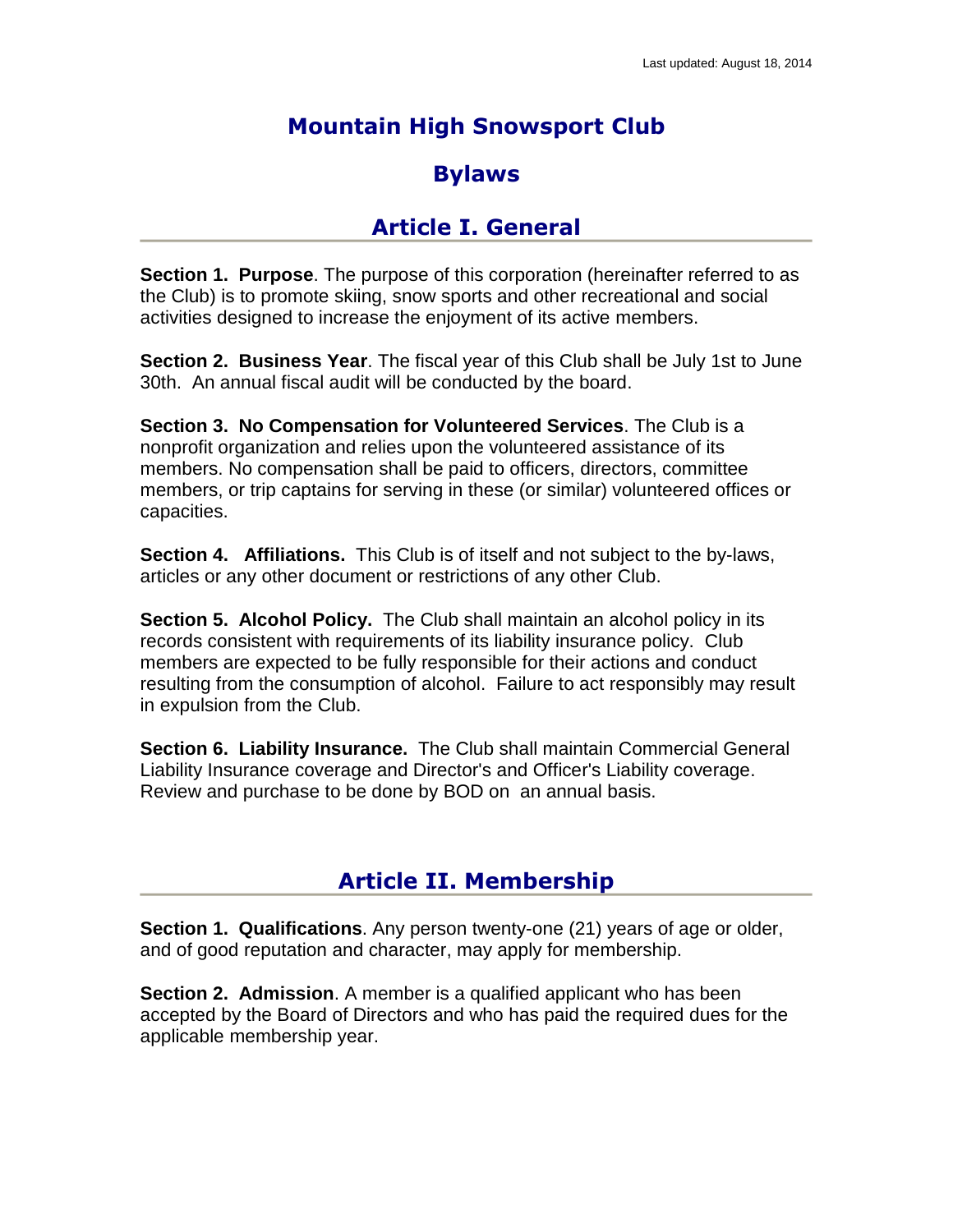**Section 3. Dues**. The Board of Directors shall establish a membership application form, shall set the annual dues and time of payment, and may also establish prorated dues for a member joining during the membership year.

**Section 4. Rights and Obligations**. Each member may attend meetings of the membership, is entitled to vote on matters to be determined by the membership, and is eligible to participate in any function of the Club upon payment of any required charge therefore. Each member is required to adhere to the bylaws of the Club and to the policies and activity guidelines of the Club.

**Section 5. Non-Member Policy.** Club activities are for members only. Some activities are open to non-members, as documented in the SOP.

**Section 6. Resignation.** A member may resign from the Club by submitting to any Club officer or Board Member a written resignation, paper or electronic. Dues will not be refunded to a member who voluntarily resigns.

**Section 7. Expulsion.** Any member, who for any act or conduct, which by the decision of the Board of Directors is injurious to the best interest of this Club, may be expelled from office and/or from the Club upon a two-thirds (2/3) affirmative vote of the Board of Directors.

#### **Section 8. Meetings**.

- A) **Board Meetings.** Meetings of the board shall be held monthly on such a day as determined by the Board of Directors. Robert's Rules of Order shall control all procedures not covered by these Bylaws.
- B) **Annual Meeting**. The Annual Meeting of the Club shall be held in the Month of May or at such other date as the Board of Directors shall determine.
- C) **Notice**. A written notice of the date, time, and place shall be mailed or electronically transmitted to the members not less than 15 days before the regular meeting and annual meeting and 10 days prior to a special meeting.

### **Article III. Dues**

- A) **Dues.** Membership dues shall be established by the Board of Directors
- B) **Payments.** Policy will be maintained in an SOP.
- C) **Payment of Expenses.** Policy will be maintained in an SOP.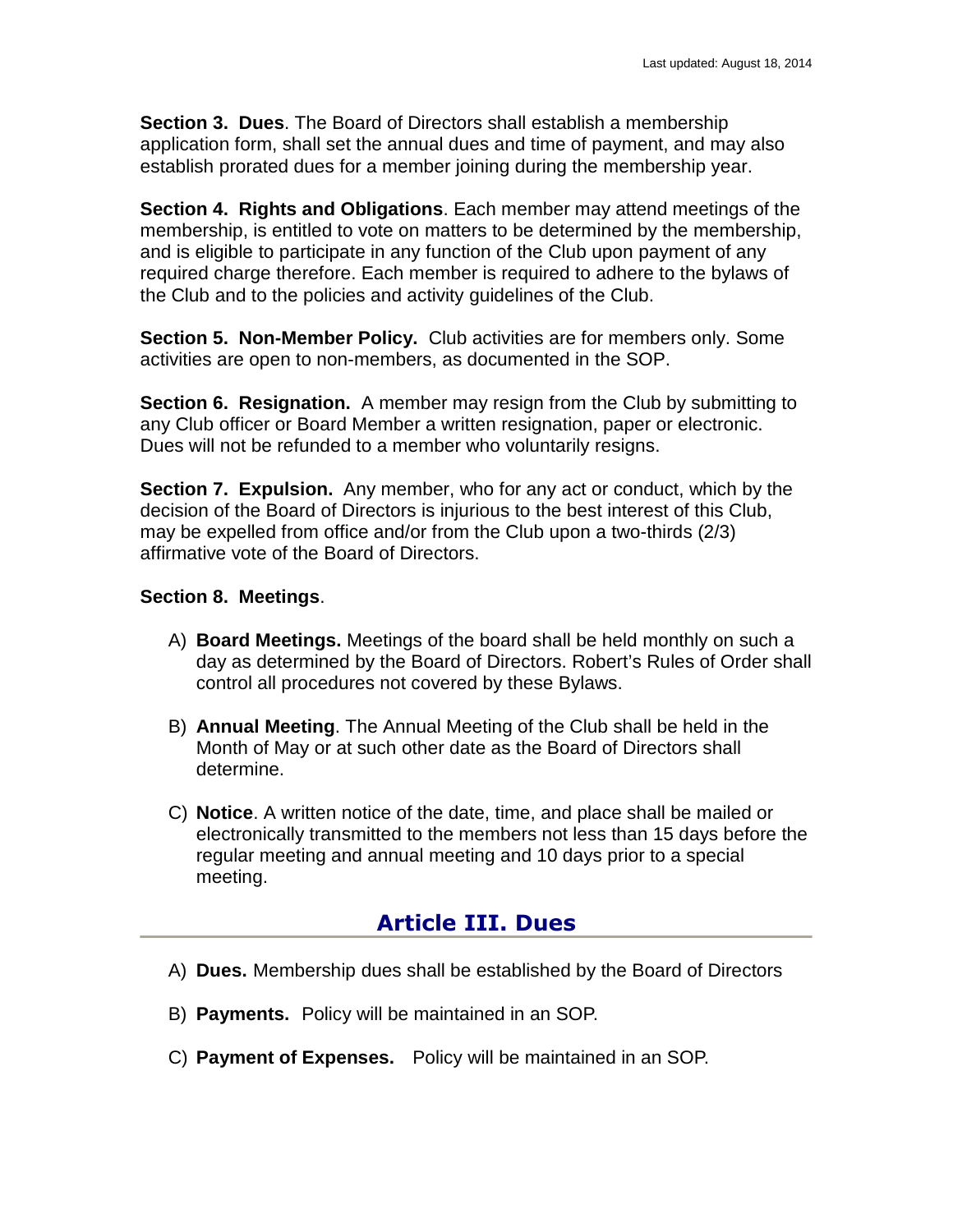## **Article IV. Officers & Board of Directors**

**Section 1. Authority.** The property, affairs, activities, and concerns of the Club shall be vested in a Board of Directors, who shall have the responsibility for the management of the Club. The Board of Directors shall consist of elected officers and appointed board members as described below.**Section 2. Officers**. The elected officers of this Club shall be President, Vice President, Secretary, Treasurer and immediate past president (who will also be an officer).

**Section 3. Officer Qualifications**. A candidate for an elected office in this Club must have been an active member for at least one (1) year and agree to remain an active member during the term of office fo which he is a candidate.

#### **Section 4. Officer Nominations and Elections.**

- A) **Nominations.** A nominating committee shall be approved by the Board of Directors prior to the regular May membership meeting. Nominations will be closed at the end of the April Board of Directors meeting.
- B) **Elections.** Elections for the officers of this Club shall be held at the annual meeting. Mail in ballots and/or electronically submitted ballots must be received by the election officials prior to the meeting.
- C) **Term of Office.** Each officer shall hold office for one (1) year or until a successor is elected and qualified.
- D) **Vacancy**. If a board member's position becomes vacant because of death, resignation, or removal, the Board of Directors shall elect a successor to serve for the unexpired term.
- E) **Removal**. A director may be removed, with cause, by a two-thirds majority vote of the Board of Directors (provided a quorum is present).

#### **Section 5. Officer Duties**.

A) **President**. The President shall be the chief executive officer of the Club, and shall chair the Board of Directors, shall preside over all of its meetings and all of the business meetings of the Club, and may appoint additional directors. The President shall assign duties to officers and directors as required by the Bylaws.

The President shall also perform the Club's list of primary responsibilities assigned to the President's position as specified in an SOP.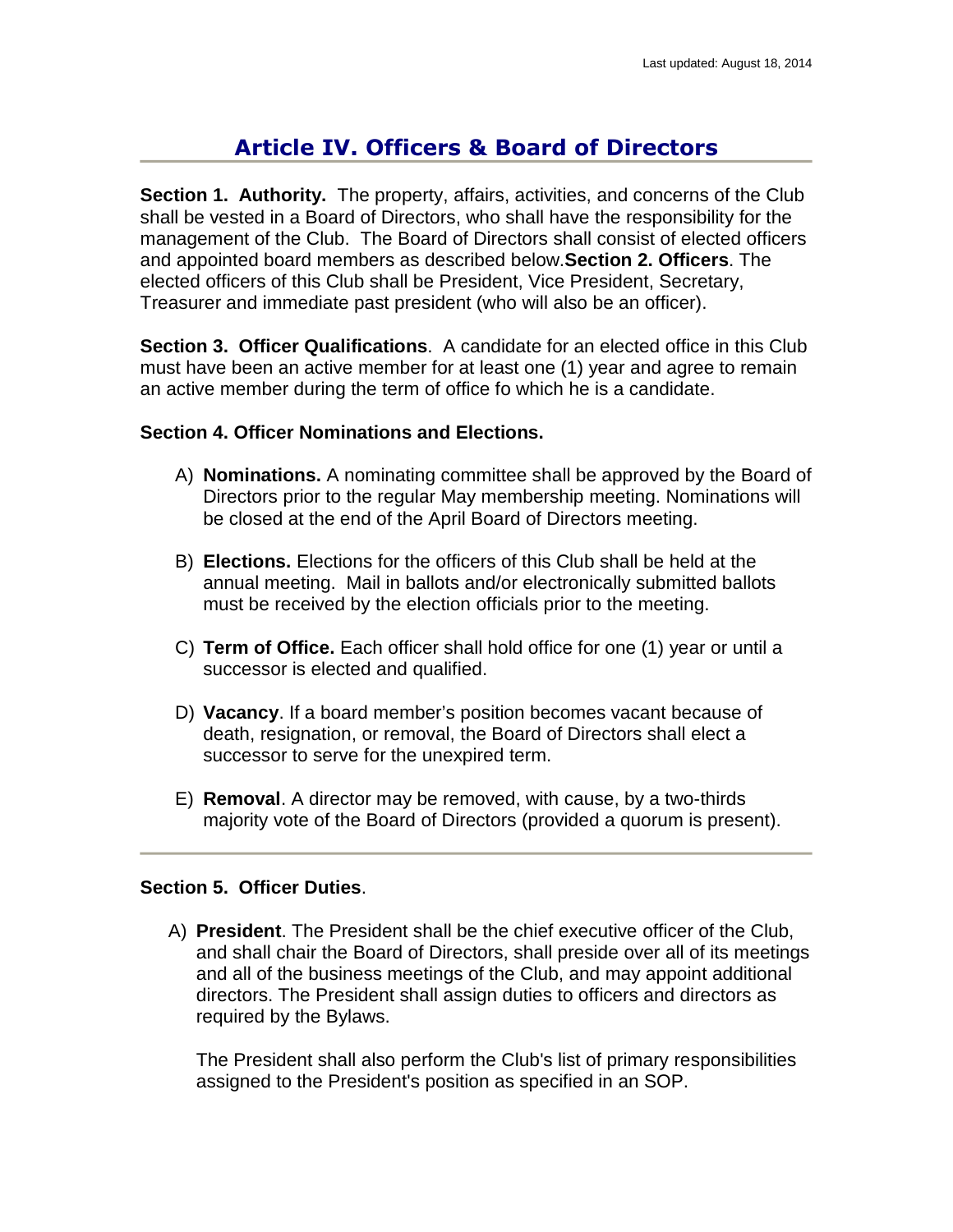B) **Vice President**. The Vice President shall perform the duties of the President due to absence or inability to act. He shall be responsible for expediting and coordinating committee assignments and activities, shall act as liaison between the President and committees and shall make Club meeting arrangements.

The Vice President shall also perform the Club's list of primary responsibilities assigned to the Vice President's position as specified in an SOP..

C) **Secretary**. The Secretary shall take the minutes, have such minutes distributed at all meetings except committee meetings.

The Secretary shall also perform the Club's list of primary responsibilities assigned to the Secretary's position as specified in an SOP.

D) **Treasurer.** The Treasurer shall have custody of all funds and keep complete records of funds, report status of same at all Board meetings be responsible for the acquisition and management of all financial programs, and provide basic budget information for all Club functions.

The Treasurer shall also perform the Club's list of primary responsibilities assigned to the Treasurer's position as specified in an SOP.

**Section 6. Board of Directors (BOD).** The members of the Board of Directors of this Club shall be President, Vice President, Secretary, Treasurer, Immediate Past President and other appointed directors as necessary. The following appointed director positions may be appointed by the President to assist in Club management: Membership, Communication (Newsletter), Skiing, Trips, Social Events, Database/IT, NWSCC, Community Service and others as needed.

**Section 7. Director Qualifications.** Any member may be appointed or elected to a directorship if they have been an active member for at least one year immediately prior to their appointment or election.

**Section 8. Director Vacancy.** If a director's position becomes vacant because of death, resignation, or removal, the President will nominate a successor, which shall be ratified by the BOD to serve for the remainder of the unexpired term.

**Section 9. BOD Duties are the Establishment of Policies and Regulations.**  It shall be a primary function of the BOD to establish the general policies, goals, and priorities of the Club, and to adopt rules, activity guidelines, regulations, and operating procedures that are designed to manage and monitor all activities of the Club, and to oversee the officers, committees, and any employee of the Club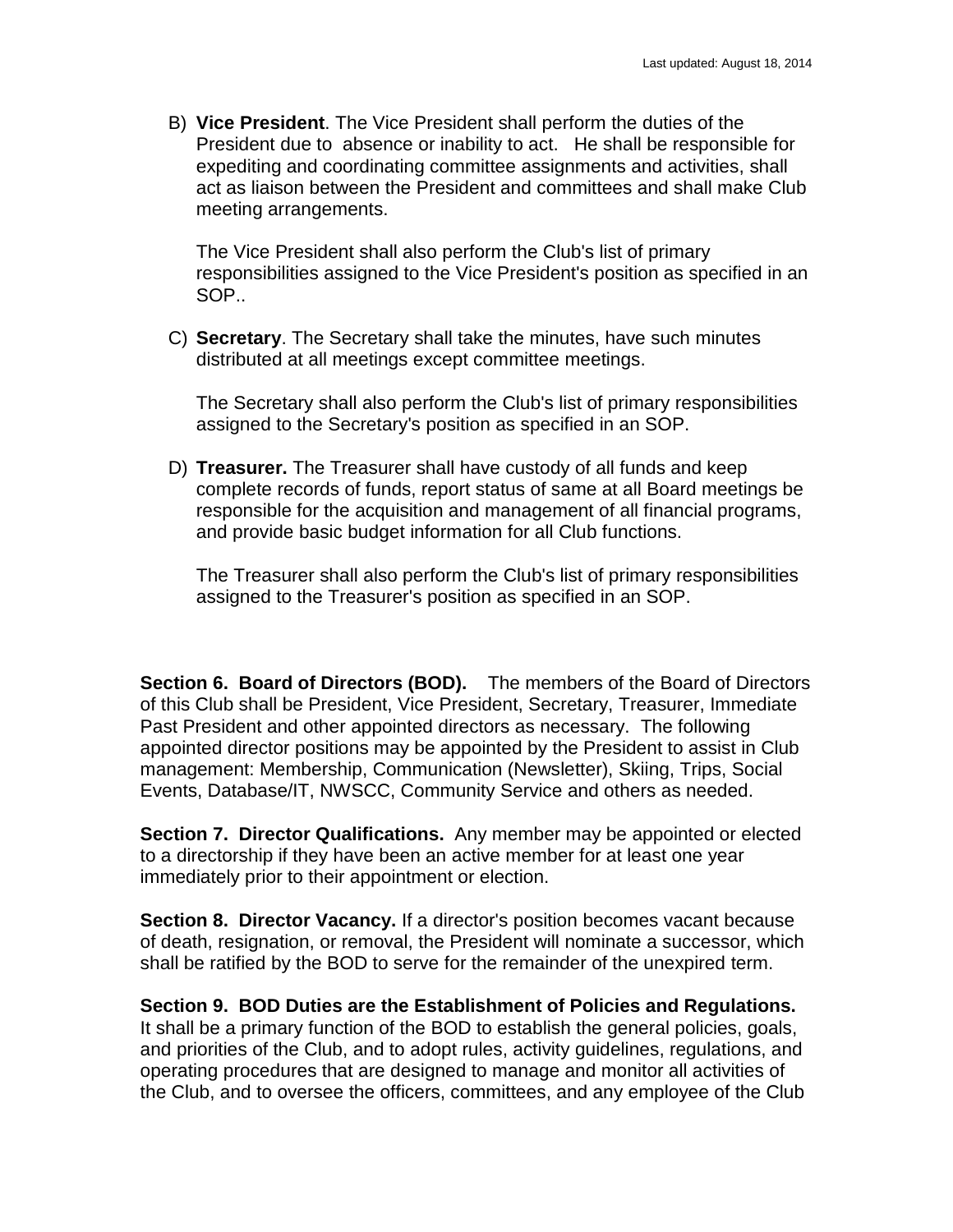as those persons carry out the policies and procedures adopted by the membership and the BOD.

**Section 10. Club Property and Expenses.** A primary function of the BOD shall be to establish and oversee fiscal procedures to ensure that money and property of the Club is preserved, that no expenditures shall be made unless authorized by the BOD, that a required level of expenditure shall be substantiated by receipt or of the appropriate written documentation, and to establish appropriate internal and external auditing procedures. Club property for which BOD maintains responsibility includes bylaws, minutes, procedures, bank authorizations, and insurance policies.

The Treasurer, President and Vice President will be authorized to sign checks for expenditures.

**Section 11. Meetings.** The BOD shall hold a regular meeting at least once each calendar month. Special meeting may be called at any time by the President or at the request of any four (4) members of the board. Written or verbal notice must be given at least ten (10) days prior to regular meetings and five (5) days prior to Special Meetings. The Directors may also hold a meeting of the BOD by means of telephone conference call, or electronic means of communications, and participation in a meeting pursuant to this method shall constitute presence in person at the meeting.

**Section 12. Quorum.** Attendance by two-thirds (2/3) of the directors shall constitute a quorum.

**Section 13. Attendance.** A Director shall be expected to attend all regular membership and BOD meetings, and shall accept the duties and responsibilities of the position as directed by the President or BOD.

## **V. Voting**

**Section 1. Ballot**. The method by which the Members shall elect officers, amend bylaws, and determine all other substantive matters upon which they are entitled to vote, shall be by show of hands, written ballot,e-mail, FAX, or other electronic means and in accordance with the procedures specified herein. The Board shall set a Voting Deadline Date for the return of the ballots.

**Section 2. Voting Information**. The Board shall prepare voting information which is to be made available to the membership ten (10) days prior to the elections, and provide a ballot to be available at the meeting or on-line at election time.